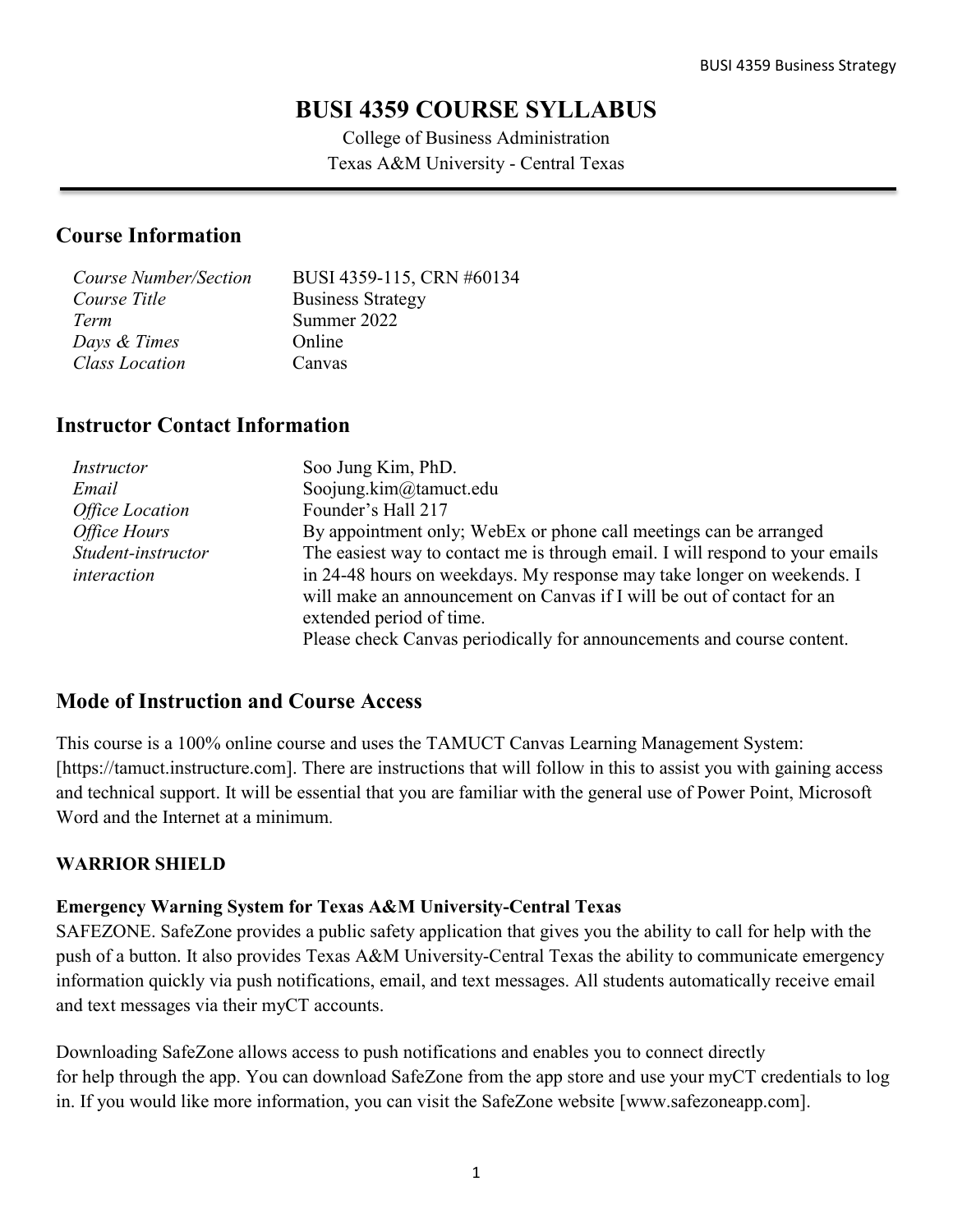To register SafeZone on your phone, please follow these 3 easy steps:

- 1. Download the SafeZone App from your phone store using the link below: o iPhone/iPad: [https://apps.apple.com/app/safezone/id533054756] o Android Phone / Tablet [https://play.google.com/store/apps/details?id=com.criticalarc.safezoneapp]
- 2. Launch the app and enter your myCT email address (e.g.  $\{\text{name}\}\langle\omega\text{tamuct.edu}\rangle$ )
- 3. Complete your profile and accept the terms of service

## **Course Description**

*Catalog Description: Concepts and principles of accounting, economics, finance, management, marketing, and quantitative methods relevant to developing successful strategy. Examine problem solving and business decision making. Appropriate for senior business majors during their last semester. Prerequisite(s): ACCT 2301, ACCT 2302, ECON 2301, FIN 3301, BUSI 3311, MGMT 3301 and MKTG 3301. A materials fee of \$45 is required for needed course materials (Globus).*

BUSI 4359 is a highly challenging capstone course that focuses on how firms formulate, implement, evaluate, and present strategies through written case study analysis, presentations and a computer-based business simulation. The course involves the integration of concepts and principles studied in accounting, economics, finance, management, marketing, quantitative methods, and other relevant business disciplines. This is a "big picture" course.

The course centers on the theme that a company achieves sustained success when its managers (1) have an astute, timely strategic game plan for the company, and (2) implement and execute the plan with proficiency. The problems and issues surrounding the tasks of crafting and implementing strategy cover the whole spectrum of business and management. Many variables and situational factors must be dealt with at once. Weighing the pros and cons of one strategic option versus another entails a total enterprise perspective and good judgment about how all of the relevant factors combine to shape what actions need to be taken.

The approach of the class is practical and problem oriented. The major part of the course will involve applying concepts, analytic frameworks, and intuition to the strategic issues that real world companies face. These issues will be presented in case studies. For the class to work well – and for you to benefit from it – consistently keeping up with the class schedule and weekly assignments are essential. This is an extremely intense course, which requires a substantial time commitment. It is designed to be taken by senior business majors during their last semester, but may be taken earlier if the necessary prerequisites have already been completed.

In addition, this is a WRITING INSTRUCTIVE (WI) course. WI courses are intended to foster the development of communication skills needed for effective participation in the (business) world. Effective communication (written, verbal and nonverbal) is a highly valued and marketable skill in any field. Surveys have shown that the ability to communicate well is ranked by business executives as first among the personal factors necessary for promotion. This course will focus on continuous improvement in written language.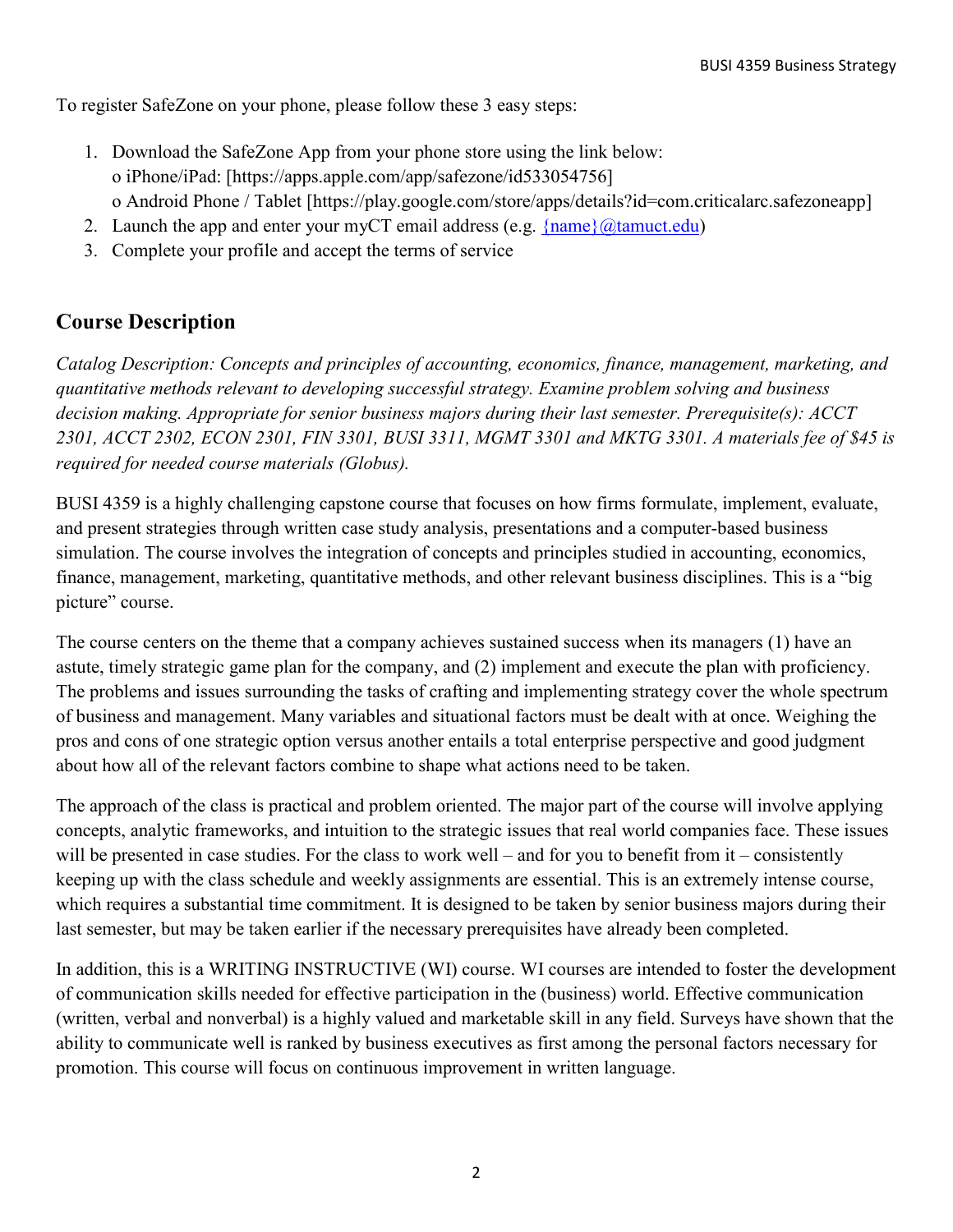#### **Program Specific Level Outcome (PSLO) Map for how BUSI 4359 ties into programmatic assessment:**

| <b>Course and Learning Activities</b>                    | PSLO <sub>1:</sub><br><b>Writing Ability.</b><br>Demonstrate<br>proficiency in<br>written<br>communicatio<br>n | PSLO <sub>2:</sub><br>Presentation<br>Skills.<br>Demonstrate<br>proficiency in<br>oral<br>presentations | PSLO <sub>3</sub> :<br><b>Exhibit cross-</b><br>cultural<br>competencies<br>that will aid in<br>communicatin<br>g and working<br>with people | PSLO 4:<br>Design and<br>defend a<br>reasoned<br>resolution to<br>an ethical<br>challenge by<br>applying<br>ethical<br>frameworks | PSLO <sub>5:</sub><br>Demonstrate<br>knowledge<br>proficiency in<br>the core<br><b>business</b><br>disciplines and<br>integrate<br>across multiple<br>business<br>disciplines | PSLO 6:<br><b>Make</b><br>decisions<br>through<br>business data<br>analysis |
|----------------------------------------------------------|----------------------------------------------------------------------------------------------------------------|---------------------------------------------------------------------------------------------------------|----------------------------------------------------------------------------------------------------------------------------------------------|-----------------------------------------------------------------------------------------------------------------------------------|-------------------------------------------------------------------------------------------------------------------------------------------------------------------------------|-----------------------------------------------------------------------------|
| <b>BUSI 3301 Business Communications and</b><br>Research |                                                                                                                |                                                                                                         |                                                                                                                                              |                                                                                                                                   |                                                                                                                                                                               |                                                                             |
| <b>MGMT 3301 Principles of Management</b>                | P                                                                                                              |                                                                                                         |                                                                                                                                              |                                                                                                                                   |                                                                                                                                                                               |                                                                             |
| <b>MKTG 3301 Marketing</b>                               |                                                                                                                |                                                                                                         | P                                                                                                                                            |                                                                                                                                   |                                                                                                                                                                               |                                                                             |
| <b>BUSI 3311/2305 Business Statistics</b>                |                                                                                                                |                                                                                                         |                                                                                                                                              |                                                                                                                                   |                                                                                                                                                                               | P                                                                           |
| BUSI 3332/2301 Legal Environment of Business             | P                                                                                                              | P                                                                                                       |                                                                                                                                              | P                                                                                                                                 |                                                                                                                                                                               |                                                                             |
| FIN 3301 Financial Management I                          |                                                                                                                |                                                                                                         |                                                                                                                                              |                                                                                                                                   | I/P                                                                                                                                                                           | I/P                                                                         |
| <b>BUSI 4301 Business Ethics</b>                         |                                                                                                                | P                                                                                                       |                                                                                                                                              | P                                                                                                                                 |                                                                                                                                                                               |                                                                             |
| <b>BUSI 4359 Business Strategy</b>                       | R                                                                                                              | R                                                                                                       |                                                                                                                                              |                                                                                                                                   |                                                                                                                                                                               |                                                                             |
| BUSI 4090 (COBA Exam)                                    |                                                                                                                |                                                                                                         | R                                                                                                                                            | R                                                                                                                                 | R                                                                                                                                                                             | R                                                                           |

**\* I: Introduced, P: Practiced, R: Assessed**

### **Course Level Objectives (CLO's) – Bold indicates it is also an assessed PSLO in BUSI 4359**

This course allows students to explore in-depth how and why a well-conceived and well-executed strategy nearly always enhances a company's long-term performance. Strategy involves the careful consideration of current and past contextual and organizational factors as well as imaginative and prospective consideration of what future alternatives are possible to realize. As such, this course requires students the use of both logical/analytic and the visual/creative thinking.

By the end of this course, students must be able to do the following:

- 1) To satisfactorily complete (70% of the points available or higher) an external analysis of a firm, including a detailed analysis of the competitive environment of the firm.
- 2) To satisfactorily complete (70% of the points available or higher) an internal analysis of a firm, including the identification of the (sustainable) competitive advantages of the firm and the resources and capabilities that lead to these advantages.
- 3) To satisfactorily complete (70% of the points available or higher) an assessment of the firm's current strategy, including the ability to identify the strategic problems of a firm and to develop solutions to a firm's strategic issues.
- 4) To satisfactorily utilize (70% of the points available or higher) the skills acquired in finance, accounting, marketing, and MIS courses to create and execute a successful generic strategy for a firm.
- **5) To satisfactorily communicate (70% of the points available or higher) their analyses and arguments in written communication. (PSLO 1 - Relating to the Real World written assignment is used)**
- **6) To satisfactorily present (70% of the points available or higher) their analyses and arguments in oral presentation. (PSLO 2 - Relating to the Real World oral presentation is used)**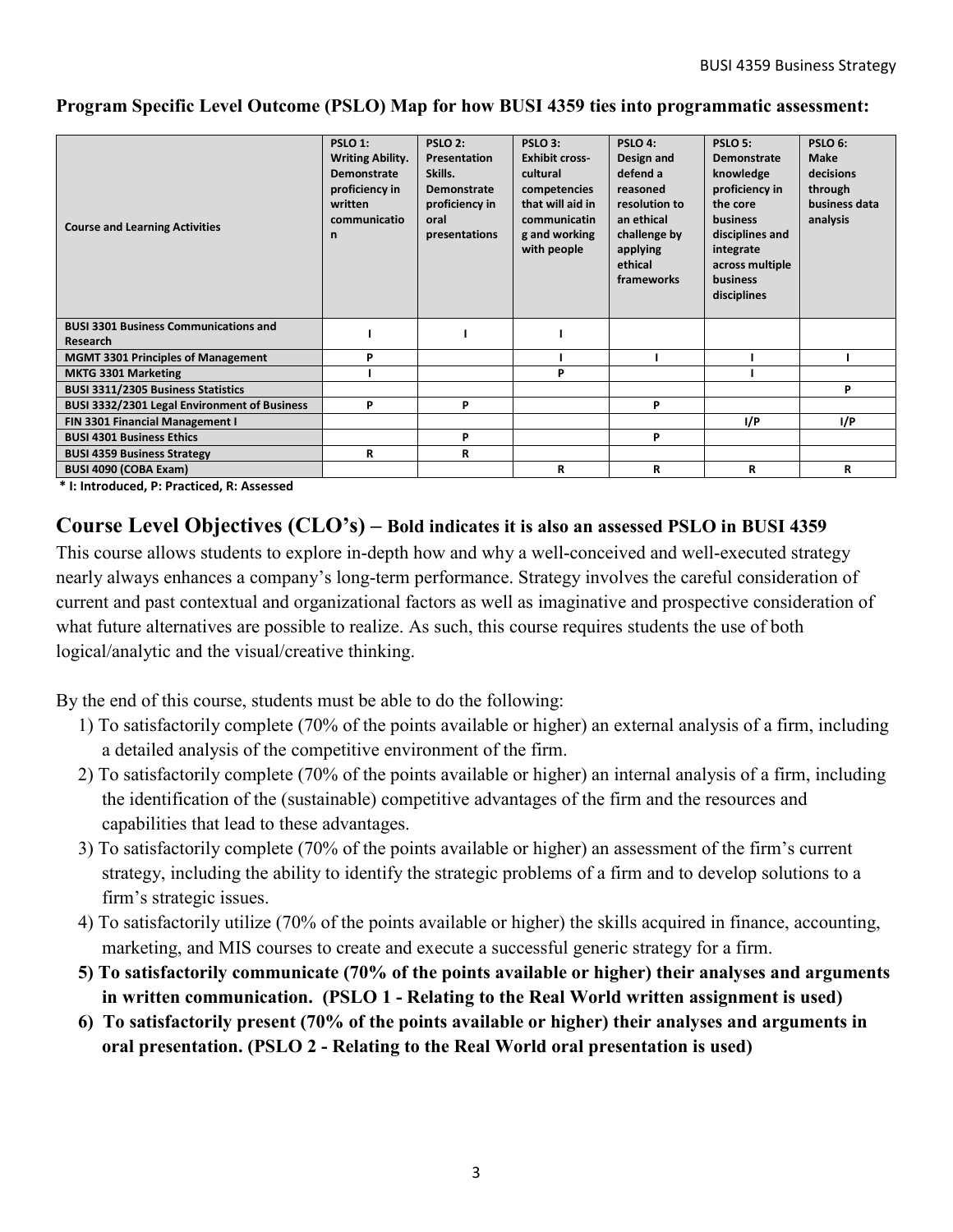## **Student Learning Outcomes**

### SPECIFIC COURSE LEARNING OBJECTIVES

1. COURSE INTRODUCTION: In this section of the course, students will demonstrate their understanding of the overall design of the course, the specific course components involved, and the foundational terms upon which the course will build.

1.1. Students will read the contents of this course syllabus.

1.2. Students will identify the necessary elements for completing a case study analysis in this class (in preparation for completing a case study in later course modules) and an individual project.

1.3. Students will identify the terms and procedures from the Participant's Guide for the Glo-bus™ strategy simulation (in preparation for participation in the simulation).

1.4. Students will define and describe the terms strategy and the strategic management process.

1.5. Students will define and correctly utilize the vision, mission, and values framework.

2. STRATEGIC ANALYSIS (Strategy Module 1): Students will define the terms, describe the frameworks, and engage in the process of strategic analysis.

2.1. Students will define the components of external environment analysis, and conduct an external environment analysis for a real company.

2.1.1. Students will define and describe the components of the general environment, and conduct an analysis of the general environment of a real company.

2.1.2. Students will define and describe the components of the competitive environment, and conduct an analysis of the competitive environment of a real industry.

2.1.3. Students will define and describe the strategic groups framework, and conduct a strategic groups analysis for a real industry.

2.2. Students will define the components of internal environment analysis, and conduct an internal analysis for a real company.

2.2.1. Students will identify the components and distinctive features of the value chain analysis framework, and conduct a value chain analysis of both a firm and an industry.

2.2.2. Students will identify the components and distinctive features of the resource-based view of the firm, and conduct a resource analysis for a real firm.

3. STRATEGIC FORMULATION (Strategy Module 2): Students will identify the principles and processes of formulating strategy, and will formulate a strategy for a real company.

3.1. Students will identify the distinctive features of business-level cost leadership, differentiation, focus, and combination strategies, and create a set of strategic alternatives for a real company based on these strategies. Students will also implement one or more of these strategies as part of a course strategy simulation.

3.2. Students will identify different varieties of corporate diversification and the relative risks and benefits inherent in each.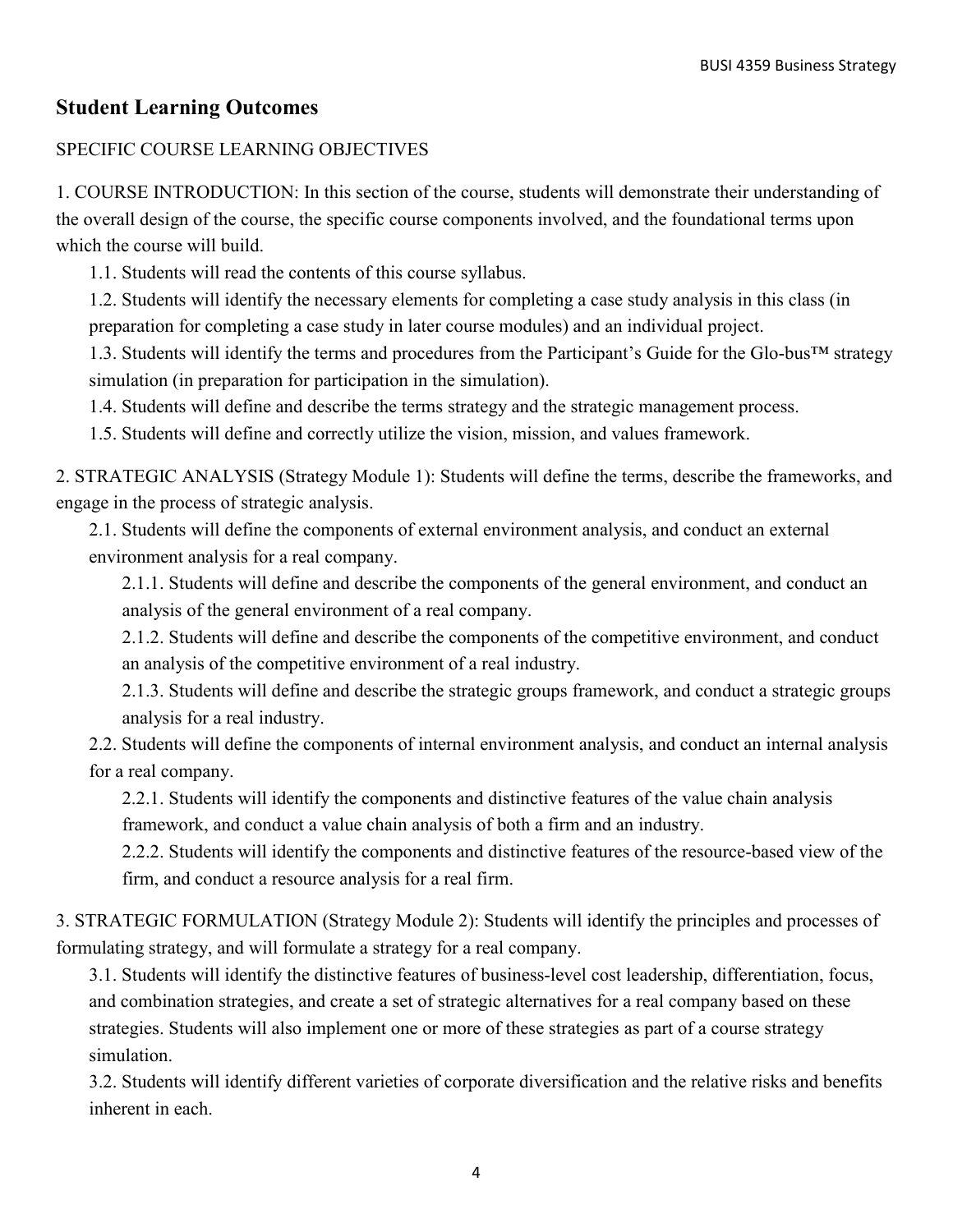3.3 Students will identify the various challenges and different strategies for managing international operations.

3.4. Students will identify components of entrepreneurial strategy and competitive dynamics.

4. STRATEGIC IMPLEMENTATION (Strategy Module 3): Students will define the terms and principles of strategic implementation, and will develop a strategic implementation plan for a real company.

4.1. Students will identify types and principles of strategic controls and corporate governance, and demonstrate these principles as part of a strategic implementation plan for a real company.

4.2. Students will identify types and distinctive features of different organization structure types.

4.3. Students will identify the qualities, dimensions, and paradoxes of innovation and the basic principles involved in managing it.

## **Required Textbook**



**Strategic Management: Creating Competitive Advantages** (10th edition) by Dess, McNamara, and Einer. McGraw-Hill Irwin. ISBN: 9781264306114

[This is a package of loose-leaf and Connect access code, created especially for TAMUCT at a discounted price and is only available at the university bookstore. If you intend to purchase the textbook from elsewhere (ISBN: 9781260706628 ), please be sure to also purchase the Connect access code.]

You also need access to CONNECT (Online Learning Center) for supporting materials. The link to the class is:

*(A student of this institution is not under any obligation to purchase a textbook from a university-affiliated bookstore. The same textbook may also be available from an independent retailer, including an online retailer.)*

## **Suggested Course Materials**

The following resources are helpful for group projects: Newspaper/magazines such as *Fortune*, *The Wall Street Journal*, *Bloomberg Business Week*, *The Economist*, as well as business journals such as *Harvard Business Review* and *California Management Review*. All these resources are freely available to you using the TAMUCT library electronic databases, where additional materials for your projects are also available. (http://tamuct.libguides.com/index) Hardcopies of most of these resources are also available in the library.

This is a WRITING INSTRUCTIVEW (WI) course so writing will be an integral part of my instruction and our interactions. Writing will also be a fundamental way that I measure student mastery of course content. WI means that you will have several opportunities to work on improving your writing skills. WI courses are intended to foster the development of communication skills needed for effective participation in the (business) world. Surveys have shown that the ability to communicate well is ranked by business executives as first among the personal factors necessary for promotion. This course will focus on continuous improvement in written language.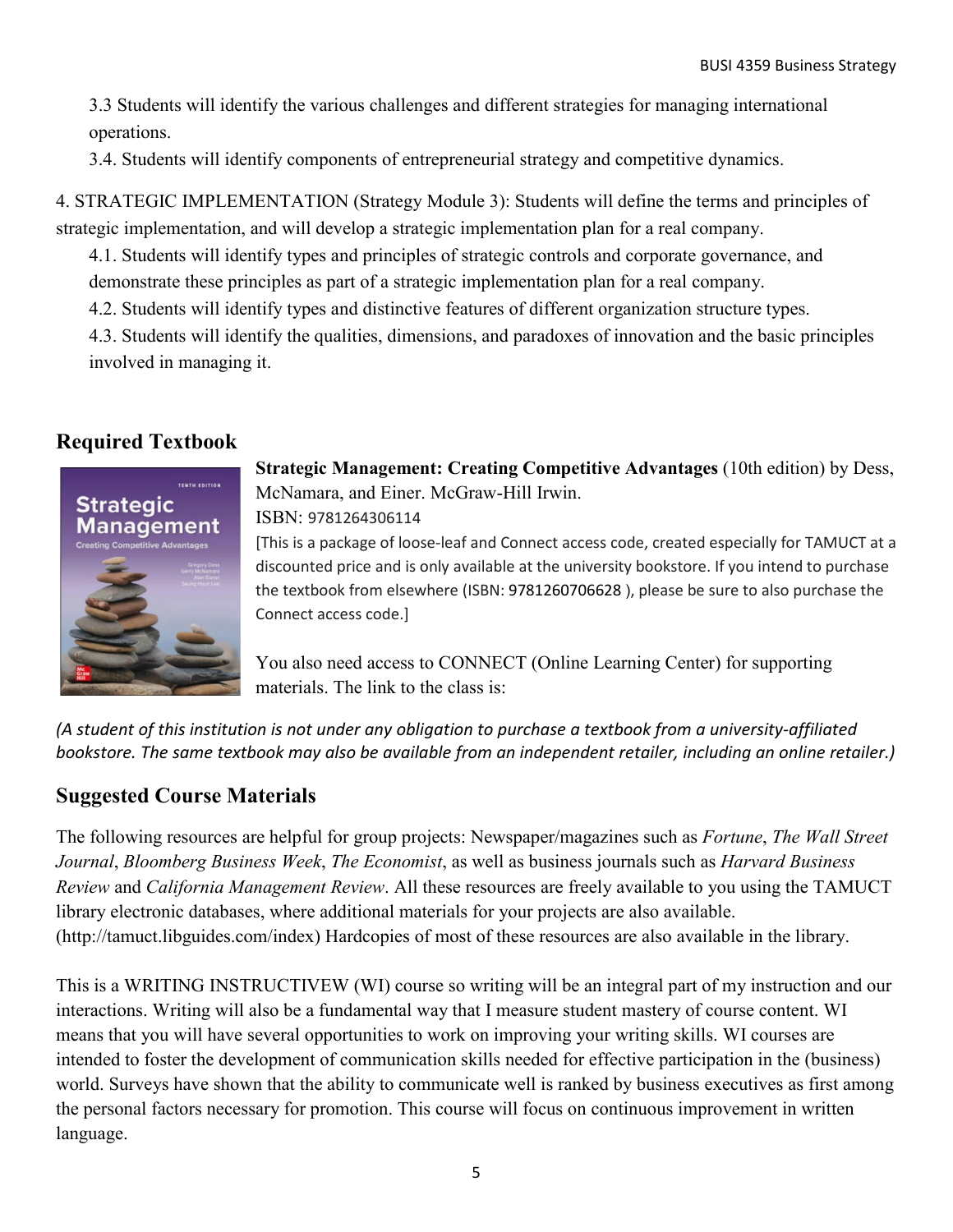### **General Course Requirements**

**This course requires extensive readings, active discussions, and diligent attention to the exercises. Following the university guidelines for a 3 credit-hour undergraduate course, each student will be expected to spend at least 8-10 hours a week on this course in addition to class time. This is particularly true during the first weeks of the class. If you are unable to make such a commitment due to other roles and duties, I advise you to take the course at another time in the future.**

- If a student cannot commit this amount of time and effort on this course, he or she must realize that it may be very difficult to earn a good grade.
- Failure to fully prepare for class is also a detriment to one's fellow students. It is the student's responsibility to thoroughly read the syllabus, fully understand all the requirements, and keep track of all important dates in order to be successful.

## **SPECIFIC COURSE REQUIREMENTS/ASSESSMENTS**

### **A. Personal Bio (10 Points)**

Your bios should be posted in the "Discussions" area on Canvas by **Friday, June 10**. Include a recent photo of yourself or something that represents you well along with the following items:

- **1.** Your name
- **2.** Major
- **3.** Plans after graduation
- **4.** An answer to the following question: "In 5 years I will consider myself a success if…"
- **5.** What you hope to get out of this class (i.e., beyond a grade, credit hours, or a diploma)
- **6.** Hobbies and interests
- **7.** An interesting fact about you

**8.** A description of what sort of team member you would be, including what specific skills and competencies you possess, what your work ethic is like, what your time availability this semester is, what your level of motivation is, and what your personality is like.

## **B. Syllabus Quiz (10 Points)**

You need to thoroughly read the syllabus and take the quiz by **Friday, June 10.** You can find the syllabus quiz in the Quizzes section on Canvas.

## **C. Connect chapter quiz (180 Points- 15 pts x 12 chapters)**

For each chapter, you are required to read the textbook, watch the instructional videos, and read related articles on Canvas. After you have thoroughly studied the chapter, there is a quiz you can take for each chapter. This is to ensure that you have mastered the core concepts and the key aspects of each chapter. Also take the opportunity to use Connect to discover any areas that need additional time to review and clarify. Please be aware of the deadlines for each chapter as this is to encourage you to keep up with the class schedule. Connect will also allow you to focus on the areas you missed when reviewing for the midterm and final exams so I recommend that you take advantage of its features when preparing for your exams. A link to the quizzes can be found in the menu bar to the left on Canvas. Your quiz grades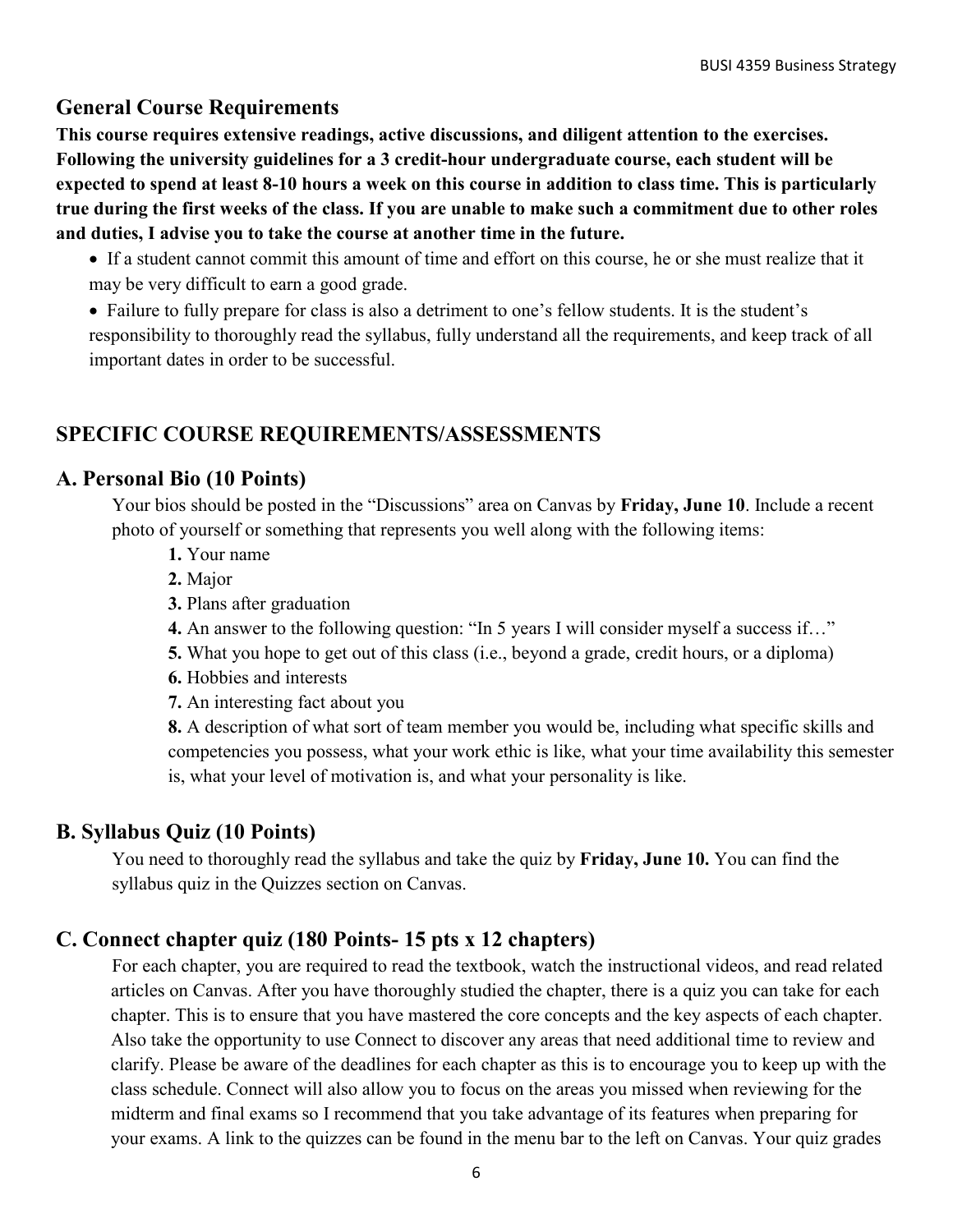will be automatically linked to the gradebook in Canvas and please contact the tech support in Connect if you do not see your grades appear.

## **D. Capstone Consulting Project (350 Points)**

This is a group assignment and there will be two major deliverables to the company consulting project. Each deliverable has multiple sections that need to be addressed and more detailed guidelines and rubrics are available in Canvas. Below is an overview.

Please note that the consulting project is the **capstone assignment** in your capstone class. As such, it is meant to be integrative of all of the material in this course, as well as concepts and analytic frameworks from your other core business courses—finance, accounting, marketing, etc. In addition, the parts are designed to cover what is discussed in the lectures so it is recommended that you thoroughly read the textbook, understand the key concepts and apply as many of the course concepts in your analyses as possible so that you become familiar with using some of the new analytical tools we learn in this course.

For the capstone project, you are expected to work as real consultants on real businesses to solve real problems for them! Tap into your and your group members' network to identify any company/organization that family members or friends are running. It can be a business in the local community that you know and would like to help out. Non-profits are also acceptable. Reach out to them and explain to them about this capstone project and how you can offer an opportunity for free consultation if they are willing to participate in providing you with the information needed such as how the company operates and some basic past financial information. If you are unable to identify a business for the project, there is a possibility that COBA may have some contacts of local small businesses that have indicated interest in the project, but the availability of interested companies through COBA may vary from semester to semester.

Throughout the semester, you will need to work with the small business representatives to gather information and perform strategic analyses. At the end of the semester, you can offer them your final output of business analysis and consultation. This will be a great opportunity to get some hands-on experience and apply all the business knowledge and skills you acquired in your program. It will also be an opportunity for us to give back to our community.

**Each group should consist of 5 people.** As a group, you are expected to discuss each section of the project with your group members. The idea is not to simply split up the work and reduce your workload as each person becomes in charge of a particular section. Although any designated person may be responsible for the final writing of a section, you should **WORK TOGETHER** with your group members at every stage along the way, from brainstorming, finding the key points, and putting together the general flow and outline. By doing this, you can obtain synergy from working together in a group and enhance the quality of your analyses and consultation.

Although this project may sound like a daunting task, please keep in mind that the project is broken down into different parts so that you will not be overwhelmed but be provided with sufficient guidance along the way. You will be working on this project throughout the semester, building it piece by piece,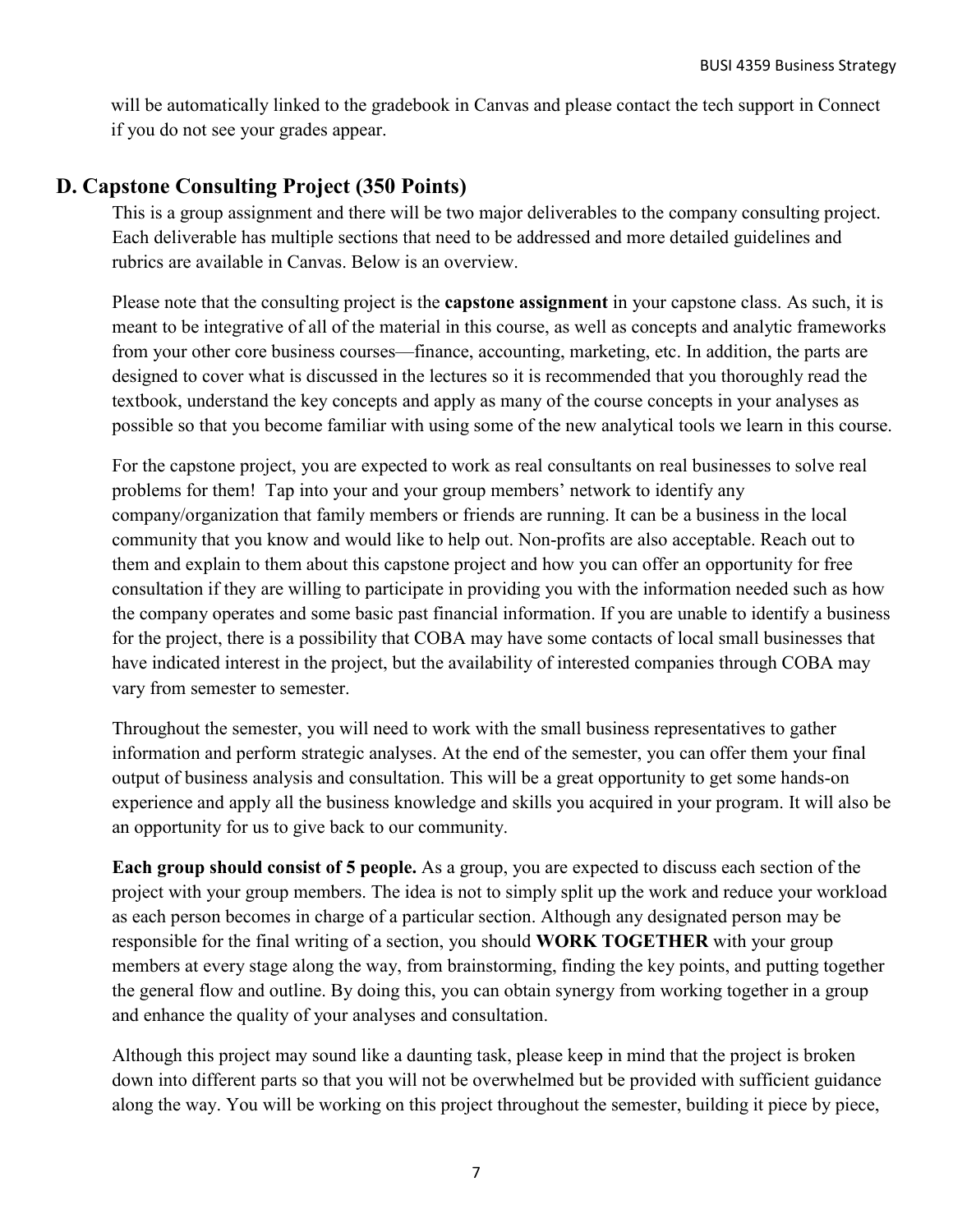so there will be plenty of opportunities for you to reach out to me when you have any questions or need help. Further instructions for the project will be provided in Canvas (Go to Modules).

Following are the project components:

Consulting Project #1 (Written): Internal and External Analysis – 100pts Final Paper: Revised paper of project #1 & Critical Issues and Recommendations  $-200$  pts Other minor deliverables (group charter, progress reports, peer evaluation) – 50 pts

**Peer evaluation**: Students' involvement in group activities will be evaluated by peers using a collective Peer Evaluation process. Each group project component will be accompanied with a collective peer evaluation. Based on the grade awarded by peers, a student will either receive the full points associated with the group grade on a relevant group assignment or only a portion of the points.

NOTE 1: No later than 24 hours after a peer evaluation due date, any group member may request that the instructor arbitrate group ratings. If arbitration is requested and conducted, the decision of the instructor will be final. The Peer Evaluation will be submitted with each of the group assignments.

NOTE 2: A student "fired" from his or her team in accordance with conditions outlined in the group's charter will have to complete the remaining team project parts on his own with a maximum possible grade capped at 79%.

## **E. Exams (300 Points – 3 @ 100 points each)**

There will be three non-cumulative exams, each worth 100 points. **There will be no make-up or replacement exams**. Exams may be a combination of multiple choice, and True or False. Exams will be primarily based on assigned readings (textbook), but the supplemental materials such as articles and video clips in Canvas may be subject to some exam questions. They are open book exams but time is limited and you will not be able to look up every question so study well before you take them.

Preparing for an exam is an important part of the learning process. Keeping up with readings, listening to lectures and working hard on the assignments are the best preparation for exams. It is important to note that test questions can come from information in the text that we did not cover in class lectures. If you do not understand something in your textbook, please ask questions about it so I can clarify for you.

## **F. Relating to the Real World (60 Points - written 30 pts, presentation 30pts)**

As much as it is important to understand the fundamental theories and concepts of Business Strategy, this class also focuses on applying the theoretical perspective to understanding real world phenomena. By researching a real world company on one of the topics that are covered during that week's lecture, we will bring textbook material to greater relevance in the business world we operate in.

1. This is an individual assignment. You will pick one chapter of the textbook (between ch.3-12) that you would like to do the assignment on. Then pick an article about a company which offers a good demonstration of the concepts or theories discussed in that textbook chapter. Be sure to choose an article that covers a company case (eg. Leadership at Tesla) rather than a prescriptive article (eg., Five best ways for effective leadership) as the purpose of this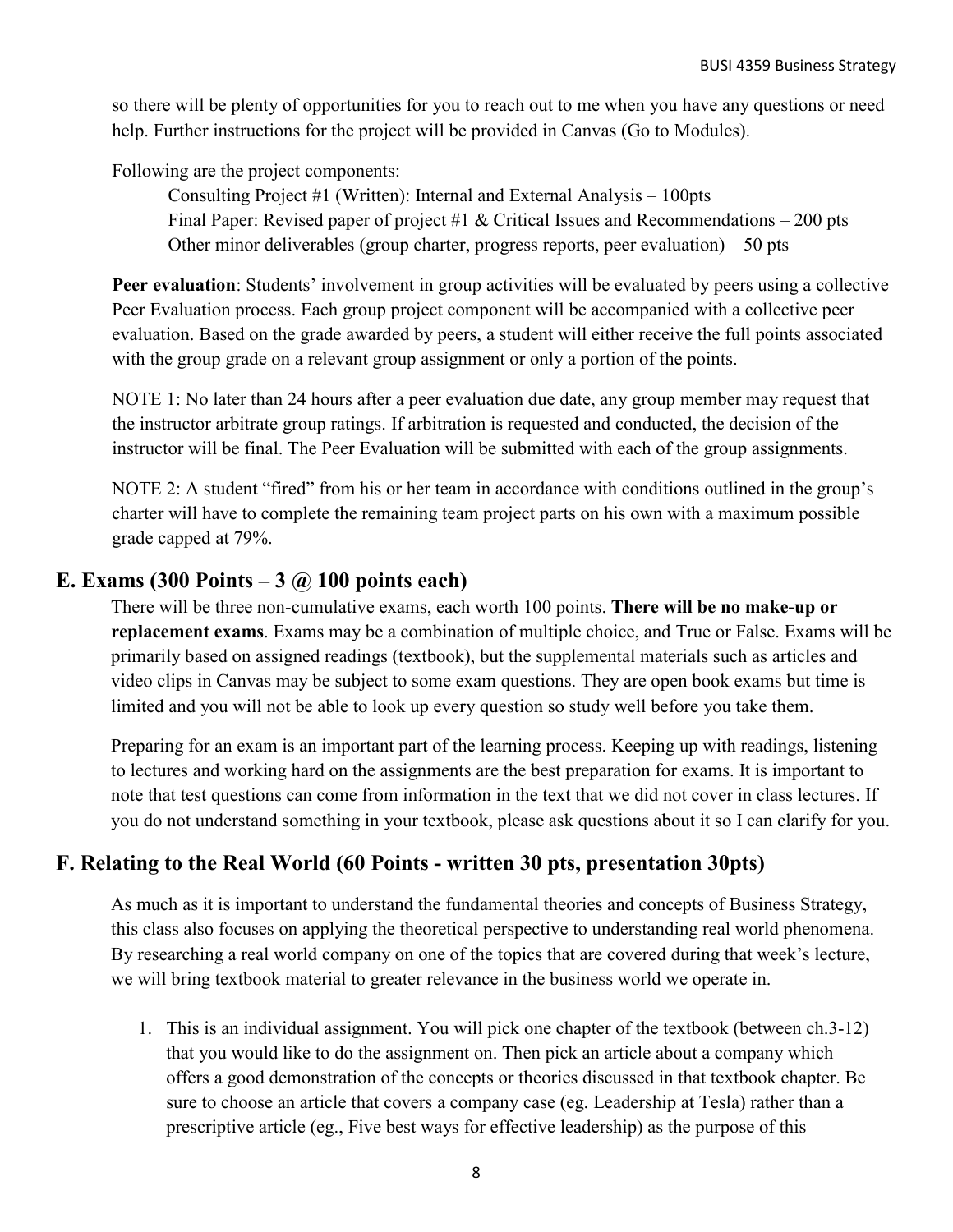assignment is to be able to find real world examples of theoretical concepts. You may want to begin by looking at the chapter's core concepts in bold print letters or some of the key theories introduced in the chapter. Articles in business magazines such as *Fortune*, *Bloomberg Businessweek*, *Financial Times*, *Forbes*, *The Economist* or others may be used. Make sure the article you choose is dated January 1, 2020 or later in order to keep yourself and the class more up to date on current business affairs. If needed, you may reference several articles that are covering the same event/issue to obtain a more complete picture.

- 2. Write a **2-page report** both summarizing the article and, more importantly, explaining how the article demonstrates core concepts or theories in the textbook. How is the article of your choice relevant to what we are learning in Business Strategy? You must demonstrate that you have a thorough understanding of the relevant concept/theory and explain the connections of the article to the teachings of the textbook. This is particularly important because the article may not use the same vocabulary or the same framework as the ones we learned in class to describe the event. However, having learned the theoretical framework/concept, you should be able to identify the underpinnings of different business events and what the fundamental issues are. More specific grading details can be found in the Assignments area in Canvas. This will account for 30 of the points. **A rubric can be found in Canvas with the assignment instructions.**
- 3. You will also be required to make a **4-5 minute presentation** on this assignment like you were reporting in a business meeting and this will account for 30 points of the grade. It is not acceptable for you to simply read your written report; present it to the class in an engaging manner. This assignment is a COBA requirement for assessing your presentation skills at the senior course level. A rubric and instructions for making the recording can be found on Canvas.

## **G. Exit exam – (90 points)**

The purpose of this exam is for the university to be able to assess what you have learned during the course of your program. Though not every question asked has been specifically taught, the university is able to compare the general outcomes of the class to other classes in the past and future. So there is no need to study, just do the best you can.

You can take the exam in Canvas shell for course BUSI 4090 which you were automatically enrolled in with this course. There is a set of general questions (COBA Capstone Core Exam) that is common for all students to take and another set of questions which are specific to various majors. So, you should take the Core Exam and one set of major exam following your chosen major. You do NOT need to take the major exams which are not of your major. The exam consists of 50 questions in total and may take between 1.5-2 hrs.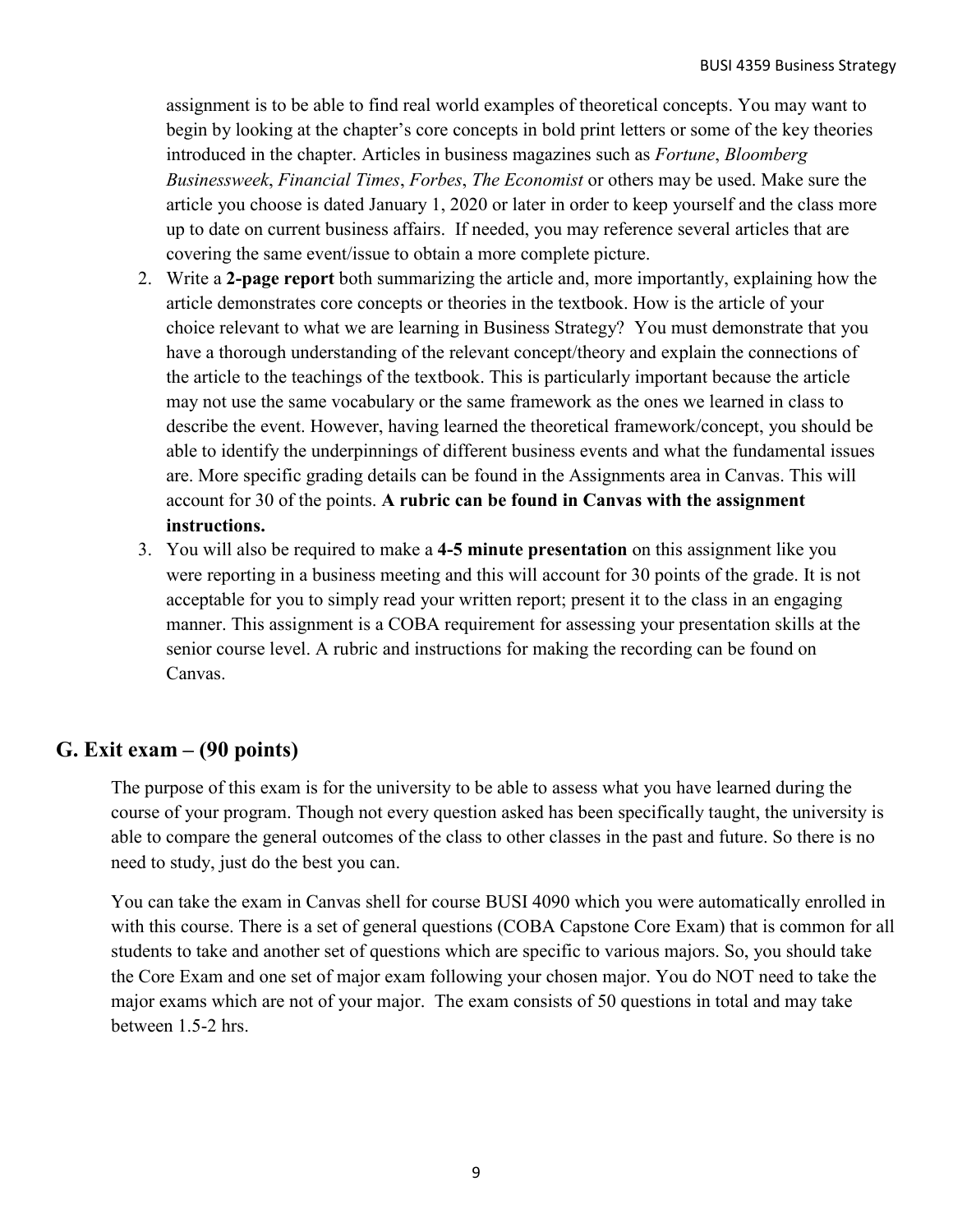## **Grading Scale**

*Note the C, D, and F Ranges Especially*

 $900-1000 = A - Excellent$  $800-899 = B - Good$  $700-799 = C - Acceptable$  $600-699$  = D – Needs Improvement 599 or less  $=$  F – Unacceptable

## **Posting of Grades**

Your GLO-BUS grades will be posted following the completion of the simulation towards the end of the semester. Other assignments and exam grades will be posted within six business days in Canvas. Because the instructor teaches other courses with grading responsibilities as well, certain assignments which need my feedback will be prioritized in grading when there are multiple assignments in waiting to be graded. Your grades are always posted and available in Canvas*.*

When you send Canvas messages to me, they automatically get forwarded to my email inbox. Unfortunately I noticed that once in a while, a message that a student sends gets left out and do not automatically get forwarded as they normally should. I never leave a student stranded so if you do not hear back from me in a maximum of three days, please kindly message me again or email me directly. I will also try to check my Canvas message box from time to time just in case there are messages that did not get forwarded.

### **Late work penalties – This should not be an issue with it being a Capstone course:**

- **1. All assignments will lose 20% of the points available after the deadline.**
- **2. If you fail to take an exam without notifying me prior to the exam window, you can score no higher than the lowest grade a class member received who took it on time and** *only if* **I agree the excuse warrants allowing a make-up. (I will only accept documented emergencies such as medical emergency, funerals, etc.)**

## **COURSE OUTLINE AND CALENDAR**

Week 1 – 6/6 -/12 Chapter 1 (Strategic Management).

Chapter 2 (Analyzing the External Environment of the Firm)

- 1. Familiarize yourself with the course requirements, most notably the Consulting Project.
- 2. Complete the required readings and watch the video lecture for Chapter 1
- 3. Complete the required readings and watch the video lecture for Chapter 2
	- **4. Complete Syllabus Quiz by 11:59PM (23:59) on Fri., 6/10.**
- **5. Complete Personal Bio Post by 11:59PM (23:59) on Fri., 6/10.**
- **6. Complete Connect Ch.1 Quiz by 11:59PM (23:59) on Sun., 6/12.**
- **7. Complete Connect Ch.2 Quiz by 11:59PM (23:59) on Sun., 6/12.**
- **8. Submit your list of group members (Canvas) by 11:59PM (23:59) on Sun., 6/12**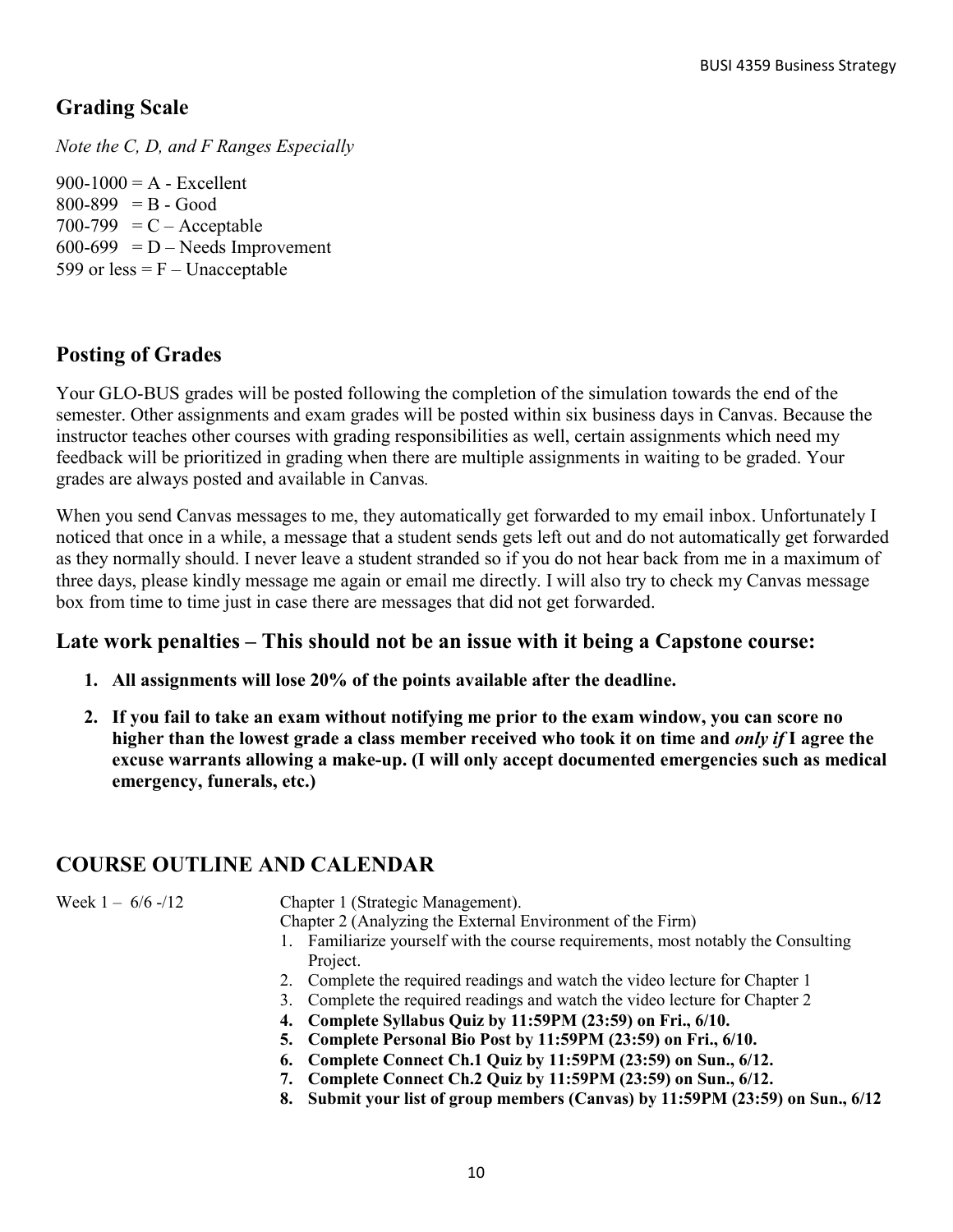| Week $2 - 6/13 - 19$  | Chapter 3 (Analyzing the Internal Environment of the Firm)<br>Chapter 4 (Recognizing a Firm's Intellectual Assets)<br>1. Complete the required readings and watch the video lecture for Chapter 3<br>2. Complete the required readings and watch the video lecture for Chapter 4<br>3. Submit Group Charter by 11:59PM (23:59) on Fri., 6/17.<br>4. Submit Client Company Selection by 11:59PM (23:59) on Fri., 6/17.<br>5. Complete Connect Ch.3 Quiz by 11:59PM (23:59) on Sun., 6/19.<br>6. Complete Connect Ch.4 Quiz by 11:59PM (23:59) on Sun., 6/19.                                   |
|-----------------------|-----------------------------------------------------------------------------------------------------------------------------------------------------------------------------------------------------------------------------------------------------------------------------------------------------------------------------------------------------------------------------------------------------------------------------------------------------------------------------------------------------------------------------------------------------------------------------------------------|
| Week $3 - 6/20 - 26$  | 1. Complete Exam #1 covering Chapters 1-4, between 8AM (08:00) on Mon, 6/20<br>and 11:59PM (23:59) on Thurs., 6/23<br>Chapter 5 (Business Level Strategy)<br>1. Complete the required readings and watch the video lecture for Chapter 5<br>2. Complete Connect Ch.5 Quiz by 11:59PM (23:59) on Sun., 6/26.                                                                                                                                                                                                                                                                                   |
| Week $4 - 6/27 - 7/3$ | Chapter 6 (Corporate Level Strategy)<br>Chapter 7 (International Strategy)<br>1. Complete the required readings and watch the video lecture for Chapter 6<br>2. Complete the required readings and watch the video lecture for Chapter 7<br>3. Submit "Relating to the Real World" written and presentation assignments by<br>11:59PM (23:59) on Wed., 6/29.<br>4. Complete Connect Ch.6 Quiz by 11:59PM (23:59) on Sun, 7/3.<br>5. Complete Connect Ch.7 Quiz by 11:59PM (23:59) on Sun., 7/3.                                                                                               |
| Week $5 - 7/4 - 10$   | Chapter 8 (Entrepreneurial Strategy and Competitive Dynamics)<br>1. Complete the required readings and watch the video lecture for Chapter 8<br>2. Complete Exam #2 covering Chapters 5-8, between 8AM (08:00) on Wed, 7/6<br>and 11:59PM (23:59) on Sun., 7/10.<br>3. Submit the Progress Report for Consulting Project #1 by 11:59PM (23:59) on<br>Fri., 7/8.<br>4. Complete Connect Ch.8 Quiz by 11:59PM (23:59) on Sun., 7/10.                                                                                                                                                            |
| Week $6 - 7/11 - 17$  | Chapter 9 (Strategic Control and Corporate Governance)<br>Chapter 10 (Creating Effective Organizational Designs)<br>1. Complete the required readings and watch the video lecture for Chapter 9<br>Complete the required readings and watch the video lecture for Chapter 10<br>Submit Consulting Project #1 and peer evaluation by 11:59PM (23:59) Fri.,<br>3.<br>$\frac{7}{15}$ .<br>Complete Connect Ch.9 Quiz by 11:59PM (23:59) on Sun., 7/17.<br>4.<br>Complete Connect Ch.10 Quiz by 11:59PM (23:59) on Sun., 7/17.<br>5.                                                              |
| Week $7 - 7/18 - 24$  | Chapter 11 (Strategic Leadership)<br>Chapter 12 (Managing Innovation and Fostering Corporate Entrepreneurship)<br>Complete the required readings and watch the video lecture for Chapter 11<br>Complete the required readings and watch the video lecture for Chapter 12<br>2.<br>Complete the COBA Exit Exam by Wed., 7/20.<br>3.<br>4. Submit the Progress Report for Consulting Project Final Paper by 11:59PM<br>$(23:59)$ on Thurs., $7/21$ .<br>5. Complete Connect Ch.11 Quiz by 11:59PM (23:59) on Sun., 7/24.<br>$\triangle$ CL 12 O <sub>111</sub> L <sub>1</sub> 11.50DM (22.50) c |

**6. Complete Connect Ch.12 Quiz by 11:59PM (23:59) on Sun., 7/24.**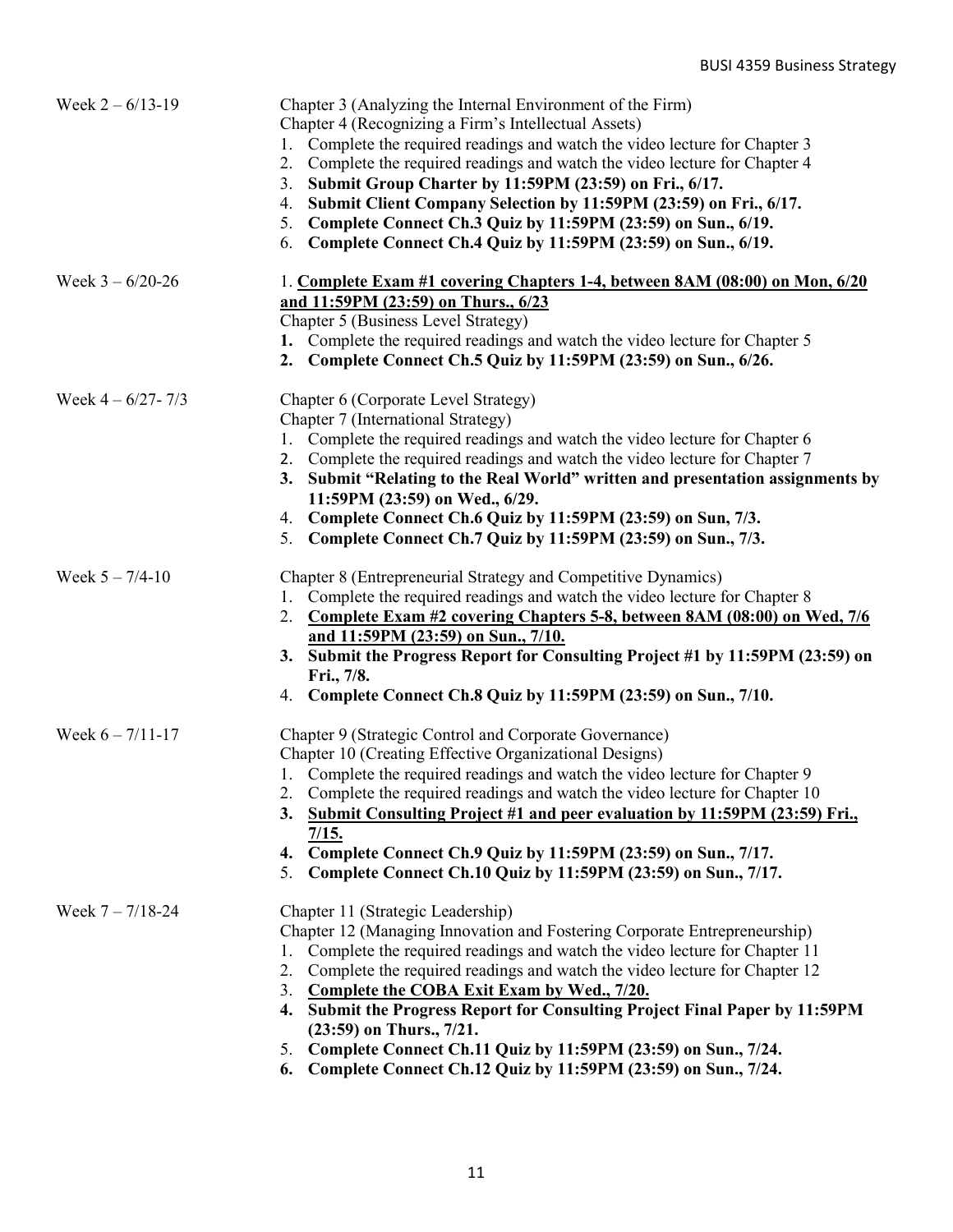Week 8 – 7/25-29 **1. Exam #3 covering Chapters 9-12, between 8AM (08:00) on Mon., 7/25 and 11:59PM (23:59) on Wed., 7/27.** 2**. Submit Consulting Project Final Paper and peer evaluation by 11:59PM (23:59) on Thurs., 7/28. 3. Complete the survey for Capstone Consulting Project by 11:59PM (23:59) on Fri, 7/29.**

*NOTE: These descriptions and timelines are subject to change at the discretion of the instructor.* 

### **Important University Dates:**

- June 6, 2022 Add, Drop, and Late Registration Begins for 10-, 8- and First 5-Week Classes. \$25 Fee assessed for late registrants
- June 6, 2022 Classes Begin for First 5-, 10-, and 8-Week Summer Session
- June 9, 2022 Deadline to Drop First 5-Week Classes with No Record
- June 13, 2022 Deadline to Drop 8-Week Classes with No Record
- June 21, 2022 Deadline to Drop 10-Week Classes with No Record
- June 24, 2022 Deadline to Drop First 5-Week Classes with a Quit (Q) or Withdraw (W)
- July 1, 2022 Deadline for Summer Graduation Application
- July 1, 2022 Deadline for School Counselor Program Applications
- July 4, 2022 Independence Day (University Closed)
- July 8, 2022 Classes End for First 5-Week Session
- July 8, 2022 Deadline to Withdraw from the University for First 5-Week Classes
- July 11, 2022 Add, Drop, and Late Registration Begins for Second 5-Week Classes. \$25 Fee assessed for late registrants
- July 11, 2022 Classes Begin Second 5-Week Summer Session
- July 12, 2022 Deadline for Faculty Submission of First 5-Week Final Class Grades (due by 3pm)
- July 14, 2022 Deadline to Drop Second 5-Week Classes with No Record
- July 23, 2022 Deadline for Final Committee-Edited Theses with Committee Approval Signatures for Summer Semester to Graduate School Office
- July 22, 2022 Deadline to Drop 10-Week Classes with a Quit (Q) or Withdraw (W)
- July 29, 2022 Classes End for 8-Week Session
- July 29, 2022 Deadline to Drop Second 5-Week Classes with a Quit (Q) or Withdraw (W)
- July 29, 2022 Deadline to Withdraw from the University for 8 -Week Classes
- Aug 1, 2022 Deadline for GRE/GMAT Scores to Graduate School Office
- Aug 2, 2022 Deadline for Faculty Submission of 8-Week Final Class Grades (due by 3pm)
- Aug 12, 2022 Deadline for Applications for Tuition Rebate for Summer Graduation (5pm)
- Aug 12, 2022 Deadline for Summer Degree Conferral Applications to the Registrar's Office. \$20 Late Application Fee
- Aug 12, 2022 Summer Commencement Ceremony Bell County Expo 7 pm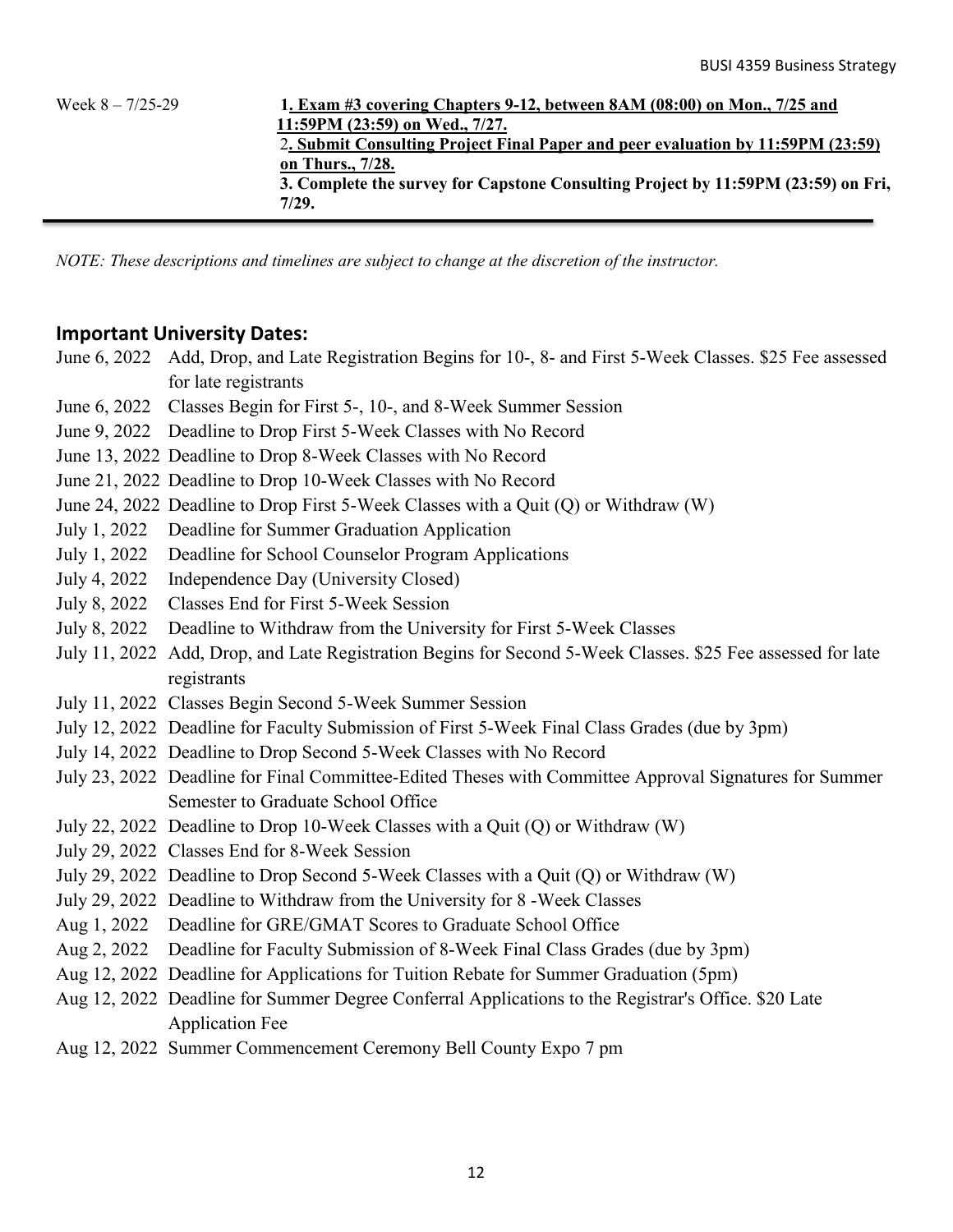## **General Class Policies**

**Demonstrate PROFESSIONAL INITIATIVE** at all times by taking responsibility for one's own performance in the course, as well as for any opportunities one may be able to take to enhance the course for others. This should be demonstrated vis-à-vis course assignment details, course deadlines (and personal time management, generally), contributions to group work, use of required course technology, and the anticipation and competent management of contingencies relating to oneself and to others that may affect one's performance in the course (e.g., job, family, other courses).

**Demonstrate PROFESSIONAL COURTESY** at all times by maintaining a professional tone in all communication with all persons involved with this course: peers, professor, teaching assistant, etc. This includes any communication that may involve reporting interpersonal conflict, engaging in discussions or disputes, or giving / responding to negative feedback. Professional courtesy also includes a commitment to listening well, and to engaging in meaningful dialogue where other parties are given ample opportunity to contribute to the discussion or assignment at hand without fear of disruption, retribution, or unwarranted criticism. Finally, it also includes common courtesies such as letting group members know in advance if you going to be unavailable for a scheduled meeting, or if you are going to miss an agreed-upon deadline due to an unforeseen disruption.

**Demonstrate PROFESSIONAL INTEGRITY** at all times by complying with all guidelines and restrictions regarding the completion of student work, the use of external sources, and the general compliance with the TAMUCT academic integrity policy, and the giving of specific, accurate, and timely peer performance evaluation.

**Demonstrate a commitment to PROFESSIONAL DEVELOPMENT** at all times by reading, comprehending, integrating, and applying all textbook and other reading materials, audio and video supplements to all course assignments and activities (as measured by exams, cases, simulation, reviews etc.), and by successfully completing all assignments and activities to the best of one's abilities at the present time.

**Demonstrate PROFESSIONAL MATURITY** at all times by accepting the circumstances under which one has chosen to attempt to complete this course, and by accepting the evaluation of one's work by one's peers and/or instructor without complaining or resorting to irrelevant appeals (e.g., "this could hurt my GPA," "I was really busy," etc.). This is notwithstanding any exceptional situations in which a student is able to provide written documentation that a legitimate, objective evaluation error has been made, or in which normal evaluation policy should be set aside because of a documented emergency.

### **Copyright Notice.**

Students should assume that all course material is copyrighted by the respective author(s). Reproduction of course material is prohibited without consent by the author and/or course instructor. Violation of copyright is against the law and Texas A&M University-Central Texas' Code of Academic Honesty. All alleged violations will be reported to the Office of Student Conduct.

### **Technology Requirements**

This course will use the A&M-Central Texas Instructure Canvas learning management system. **We strongly recommend the latest versions of Chrome or Firefox browsers. Canvas no longer supports any version of Internet Explorer.**

Logon to A&M-Central Texas Canvas [https://tamuct.instructure.com/] or access Canvas through the TAMUCT Online link in myCT [https://tamuct.onecampus.com/]. You will log in through our Microsoft portal.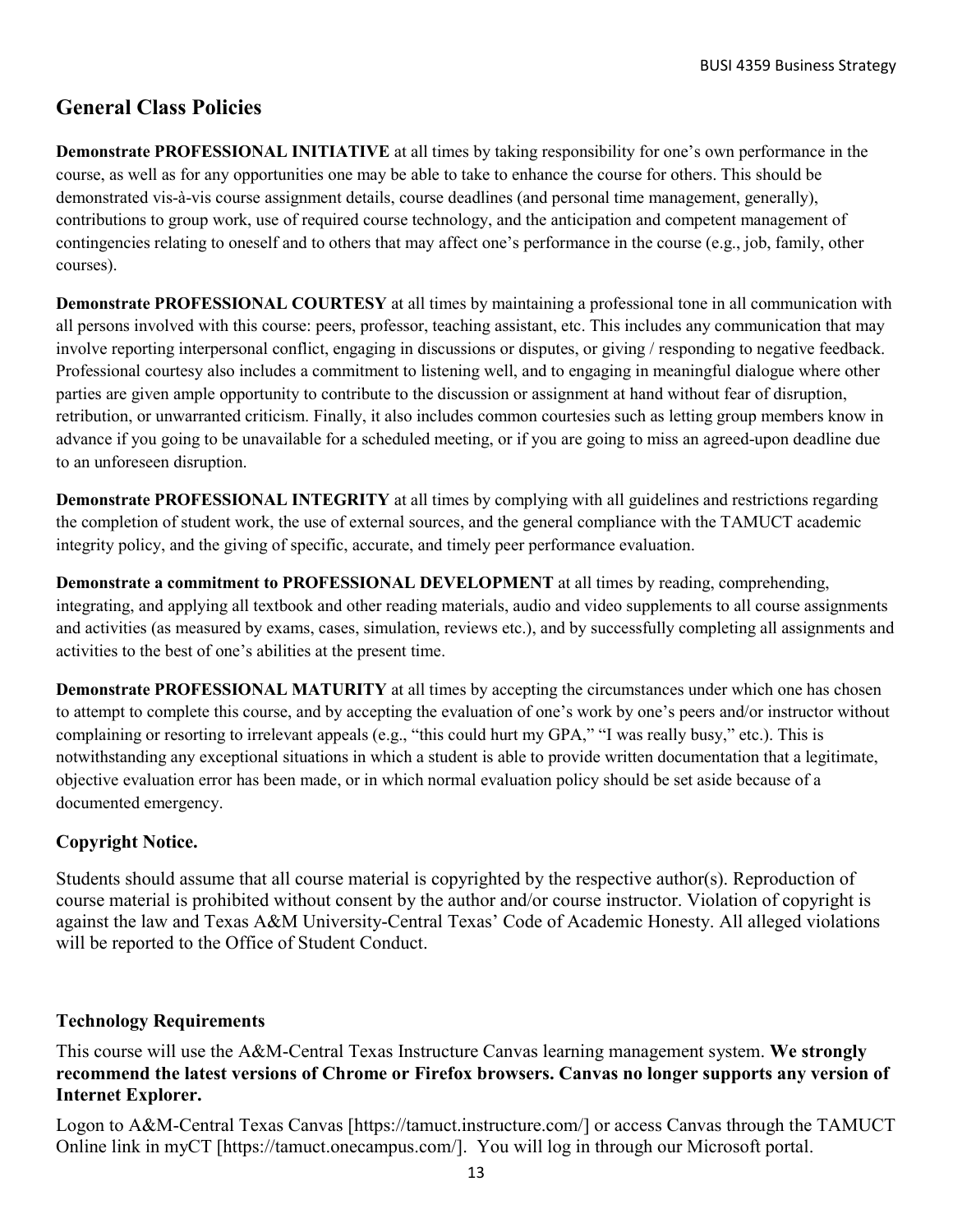Username: Your MyCT email address. Password: Your MyCT password

### **Canvas Support**

Use the Canvas Help link, located at the bottom of the left-hand menu, for issues with Canvas. You can select "Chat with Canvas Support," submit a support request through "Report a Problem," or call the Canvas support line: 1-844-757-0953.

For issues related to course content and requirements, contact your instructor.

### **Online Proctored Testing**

A&M-Central Texas uses Proctorio for online identity verification and proctored testing. This service is provided at no direct cost to students. If the course requires identity verification or proctored testing, the technology requirements are: Any computer meeting the minimum computing requirements, plus web camera, speaker, and microphone (or headset). Proctorio also requires the Chrome web browser with their custom plug in.

### **Other Technology Support**

For log-in problems, students should contact Help Desk Central

24 hours a day, 7 days a week

Email: [helpdesk@tamu.edu](mailto:helpdesk@tamu.edu) Phone: (254) 519-5466 [Web Chat:](http://hdc.tamu.edu/) [http://hdc.tamu.edu] *Please let the support technician know you are an A&M-Central Texas student.*

### **UNIVERSITY RESOURCES, PROCEDURES, AND GUIDELINES**

### **Drop Policy**

If you discover that you need to drop this class, you must complete the [Drop Request](https://dynamicforms.ngwebsolutions.com/casAuthentication.ashx?InstID=eaed95b9-f2be-45f3-a37d-46928168bc10&targetUrl=https%3A%2F%2Fdynamicforms.ngwebsolutions.com%2FSubmit%2FForm%2FStart%2F53b8369e-0502-4f36-be43-f02a4202f612) Dynamic Form through Warrior Web.

[https://dynamicforms.ngwebsolutions.com/casAuthentication.ashx?InstID=eaed95b9-f2be-45f3-a37d-46928168bc10&targetUrl=https%3A%2F%2Fdynamicforms.ngwebsolutions.com%2FSubmit%2FFor m%2FStart%2F53b8369e-0502-4f36-be43-f02a4202f612].

Faculty cannot drop students; this is always the responsibility of the student. The Registrar's Office will provide a deadline on the Academic Calendar for which the form must be completed. Once you submit the completed form to the Registrar's Office, you must go into Warrior Web and confirm that you are no longer enrolled. If you still show as enrolled, FOLLOW-UP with the Registrar's Office immediately. You are to attend class until the procedure is complete to avoid penalty for absence. Should you miss the drop deadline or fail to follow the procedure, you will receive an F in the course, which may affect your financial aid and/or VA educational benefits.

### **Academic Integrity**

Texas A&M University-Central Texas values the integrity of the academic enterprise and strives for the highest standards of academic conduct. A&M-Central Texas expects its students, faculty, and staff to support the adherence to high standards of personal and scholarly conduct to preserve the honor and integrity of the creative community. Any deviation by students from this expectation may result in a failing grade for the assignment and potentially a failing grade for the course. All academic misconduct concerns will be referred to the Office of Student Conduct. When in doubt on collaboration, citation, or any issue, please contact your instructor before taking a course of action.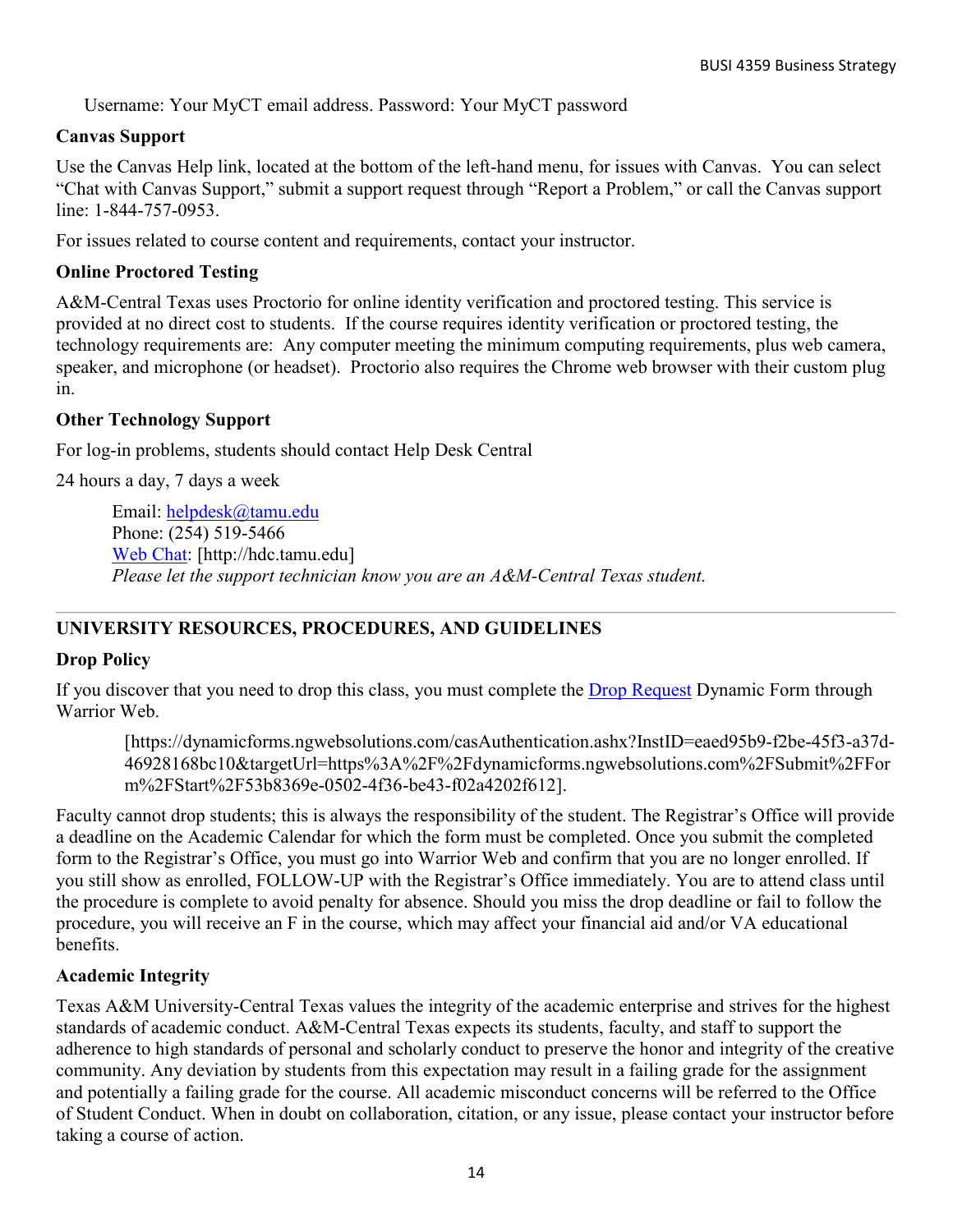For more [information](https://nam04.safelinks.protection.outlook.com/?url=https%3A%2F%2Fwww.tamuct.edu%2Fstudent-affairs%2Fstudent-conduct.html&data=04%7C01%7Clisa.bunkowski%40tamuct.edu%7Ccfb6e486f24745f53e1a08d910055cb2%7C9eed4e3000f744849ff193ad8005acec%7C0%7C0%7C637558437485252160%7CUnknown%7CTWFpbGZsb3d8eyJWIjoiMC4wLjAwMDAiLCJQIjoiV2luMzIiLCJBTiI6Ik1haWwiLCJXVCI6Mn0%3D%7C1000&sdata=yjftDEVHvLX%2FhM%2FcFU0B99krV1RgEWR%2BJ%2BhvtoR6TYk%3D&reserved=0) regarding the Student Conduct process, [https://www.tamuct.edu/student-affairs/studentconduct.html].

If you know of potential honor violations by other students, you may [submit](https://nam04.safelinks.protection.outlook.com/?url=https%3A%2F%2Fcm.maxient.com%2Freportingform.php%3FTAMUCentralTexas%26layout_id%3D0&data=04%7C01%7Clisa.bunkowski%40tamuct.edu%7Ccfb6e486f24745f53e1a08d910055cb2%7C9eed4e3000f744849ff193ad8005acec%7C0%7C0%7C637558437485262157%7CUnknown%7CTWFpbGZsb3d8eyJWIjoiMC4wLjAwMDAiLCJQIjoiV2luMzIiLCJBTiI6Ik1haWwiLCJXVCI6Mn0%3D%7C1000&sdata=CXGkOa6uPDPX1IMZ87z3aZDq2n91xfHKu4MMS43Ejjk%3D&reserved=0) a report, [https://cm.maxient.com/reportingform.php?TAMUCentralTexas&layout\_id=0].

### **Academic Accommodations**

At Texas A&M University-Central Texas, we value an inclusive learning environment where every student has an equal chance to succeed and has the right to a barrier-free education. The Office of Access and Inclusion is responsible for ensuring that students with a disability receive equal access to the university's programs, services and activities. If you believe you have a disability requiring reasonable accommodations, please contact the Office of Access and Inclusion, WH-212; or call (254) 501-5836. Any information you provide is private and confidential and will be treated as such.

For more information, please visit our **Access & Inclusion** Canvas page (log-in required) [https://tamuct.instructure.com/courses/717]

### **Important information for Pregnant and/or Parenting Students**

Texas A&M University-Central Texas supports students who are pregnant and/or parenting. In accordance with requirements of Title IX and related guidance from US Department of Education's Office of Civil Rights, the Dean of Student Affairs' Office can assist students who are pregnant and/or parenting in seeking accommodations related to pregnancy and/or parenting. Students should seek out assistance as early in the pregnancy as possible. For more information, please visit [Student Affairs](https://www.tamuct.edu/student-affairs/pregnant-and-parenting-students.html) [https://www.tamuct.edu/studentaffairs/pregnant-and-parenting-students.html]. Students may also contact the institution's Title IX Coordinator. If you would like to read more about these [requirements and guidelines](http://www2.ed.gov/about/offices/list/ocr/docs/pregnancy.pdf) online, please visit the website [http://www2.ed.gov/about/offices/list/ocr/docs/pregnancy.pdf].

Title IX of the Education Amendments Act of 1972 prohibits discrimination on the basis of sex and gender– including pregnancy, parenting, and all related conditions. A&M-Central Texas is able to provide flexible and individualized reasonable accommodation to pregnant and parenting students. All pregnant and parenting students should contact the Associate Dean in the Division of Student Affairs at (254) 501-5909 to seek out assistance. Students may also contact the University's Title IX Coordinator.

### **Tutoring**

Tutoring is available to all A&M-Central Texas students, both virtually and in-person. Student success coaching is available online upon request.

If you have a question, are interested in becoming a tutor, or in need of success coaching contact the Warrior Center for Student Success, Equity and Inclusion at (254) 501-5836, visit the Warrior Center at 212 Warrior Hall, or by emailing [WarriorCenter@tamuct.edu.](mailto:WarriorCenter@tamuct.edu)

To schedule tutoring sessions and view tutor availability, please visit Tutor Matching Services [https://tutormatchingservice.com/TAMUCT] or visit the Tutoring Center in 111 Warrior Hall.

Chat live with a remote tutor 24/7 for almost any subject from on your computer! Tutor.com is an online tutoring platform that enables A&M-Central Texas students to log in and receive online tutoring support at no additional cost. This tool provides tutoring in over 40 subject areas except writing support. Access Tutor.com through Canvas.